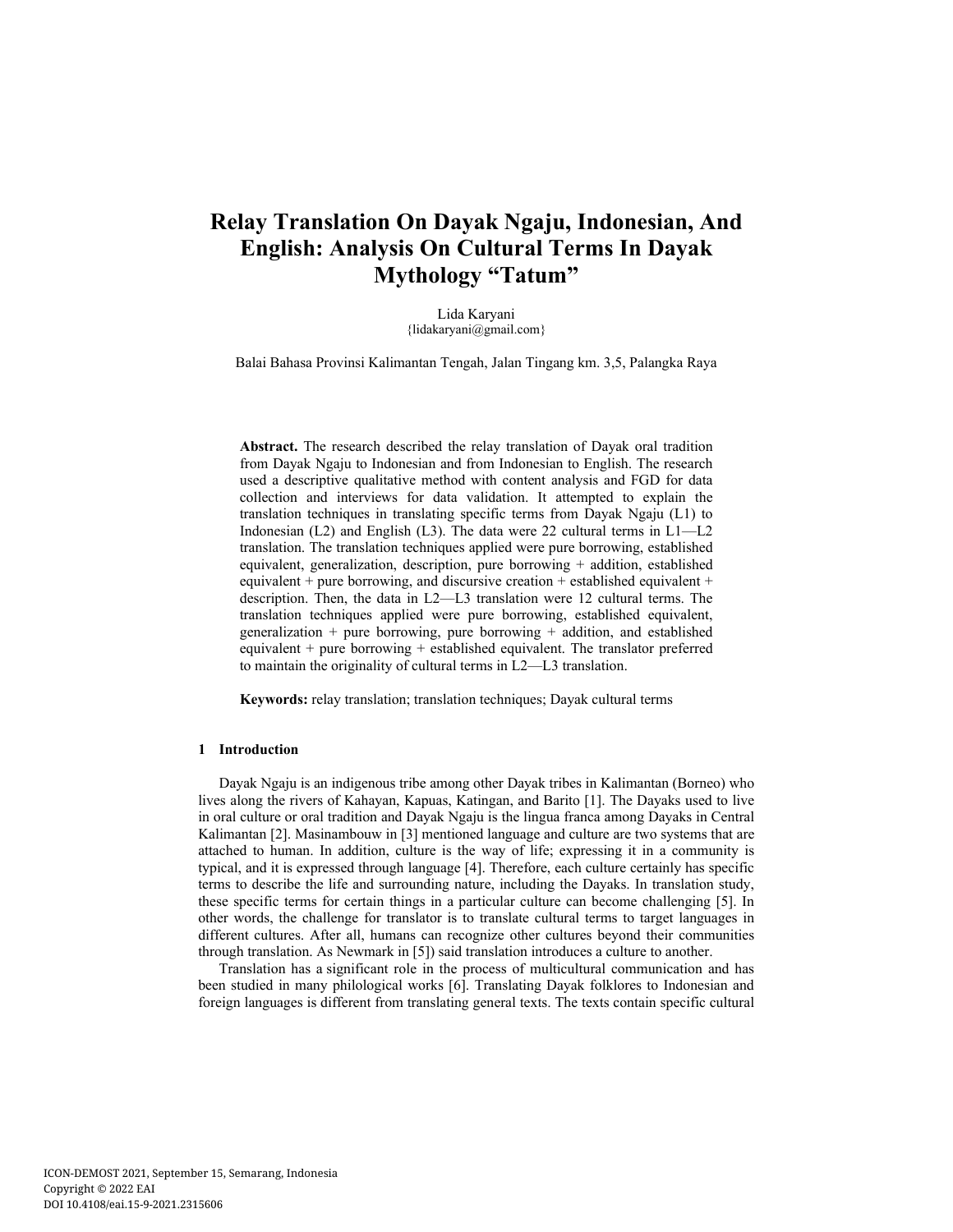terms. One of Central Kalimantan folklores, having transcribed by Dayak culture expert in Central Kalimantan (the late AF Nahan), is 'tatum' [7]. Tatum (*n*) or natum (*v*) is a mythological story about the origin of the Dayak tribe sung like a wailing song [2]. It was transcribed into Dayak Ngaju, translated into Indonesian, and retranslated into English. Interestingly, Tatum came through some translation processes in terms of Dayak Ngaju-Indonesian and Indonesian-English. The translation field is called a relay translation. A source text is translated into a target text, and the translation text is translated into a different target text. It is confidential that existing literature in the world, such as fiction, is often as the result of relay translation. For example, The Brother Grimm by Hans Christian Andersen was translated from Dutch to German and retranslated from German to English. Moreover, the English version was then translated into Japanese and Mandarin. Another example is The Arabian Nights, translated from Arabic to France and retranslated from France to Dutch. The holy text, likes Bible, was translated from source texts (Hebrew and Greek) to English, and retranslated into Indonesian and then retranslated into local languages in Indonesia. These processes of translation are so-called relay translation. According to [8] it is not a text's double, yet it is a further iteration of a text.

 Translation experts use different terms on relay translation. It is generally called *indirect translation* and *relay translation*. Shuttleworth and Cowie in [9] proposed *indirect translation* as a text translation indirectly translated from the original text through a medium in another language. Besides, [10] mentioned that it is a translation from a translation. Moreover, [11] defined it as a translation entailing an intermediate translation and therefore entailing three languages. These experts reinforced the procedure of *indirect translation* through an *intermediate translation* or *mediated translation (MT)* that becomes a medium between *source text (ST)* and *target text (TT)*. Despite that, [11] emphasized that a *MT* is not addressed to authentic audiences but as a medium or bridge between ST and TT when a translators do not master the language of original texts (ST). In reverse, the *relay translation* is originally from a translation that has its audiences [11]. The first translation has its audiences in related languages and then becomes the source text for the next translation. It entails at least three languages (L1, L2, L3). The source language is named L1, the first target language or first translation is called L2, and the second target language is L3. When the first translation (L2) is chosen to be the source text for the next translation, it becomes a *relay* in accordance with the source of data. The translation of Tatum is a *relay translation* since it is translated from the source language, Dayak Ngaju (L1), to the first target language, Indonesian (L2), for its target audience (Indonesian readers). Then the translator used the translation (L2) as the source text to be translated into English (L3) for its target audience (English readers).

Several translation pieces of research related to cultural terms have been carried out. [12] in "*Relay Translation of Feminism in China: An Intralingual Case*" investigated the translation of monolog drama, The Vagina Monologues (Ensler 1998). It is claimed that many terms in the source text are considered taboo in Chinese culture. Another research on *"Relay Translation of Javanese Prohibitions: Techniques and Quality"* has been discussed by [9] to reveal the translation of *Pitutur Luhur Jawa* with a lot of cultural expressions. It was translated from Javanese to Indonesian and retranslated from Indonesian to English. The revelation of the Javanese cultural concept into Indonesian and English was considered difficult since it involved three different cultures. Besides, [5], in *The reconstruction of the image of Javanese as an old language through an English translation of Javanese cultural terms in Indonesian novel 'Gadis Kretek'"* showed the research on the translation of Javanese cultural terms into English. It found that the translation of Javanese cultural terms has some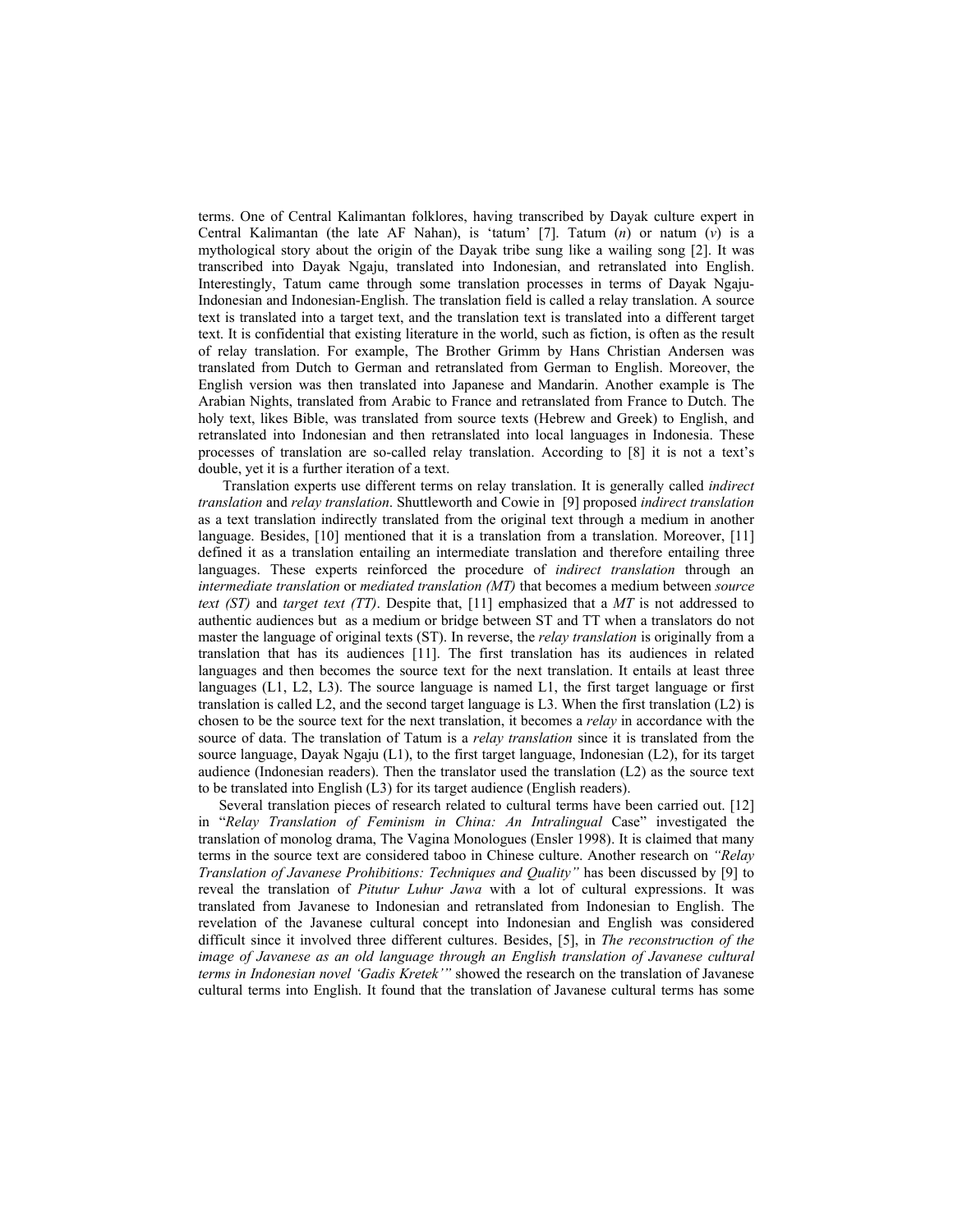levels concerning social status and contexts in Java (Javanese speech levels). It becomes challenging for the translator since the English cultural system has no speech levels.

Yu revealed that the translation of The Vagina Monologues in Mandarin tends to use adaptation and naturalization techniques so that the translation becomes acceptable for Mandarin readers. Their acceptance is regarded as more necessary than its accuracy. In addition, both Hardiyanti et al. and Sujatmika et al. explored the translation techniques of Javanese cultural expression and their impact on the quality. Even so, their researches are not associated with translation shift.

While Yu and Hardiyanti were discussed Mandarin and Javanese languages, the present one preferred to investigate Dayak Ngaju as the source language. Dayak Ngaju language is principally from the oral culture because there are no ancient texts or cultural texts in written forms. A strong oral tradition is designated by the absence of written texts from the past Dayak tribe [13]. The Dayak tribe could not recognize letters but used specific symbols to communicate in a particular situation [2]. On the contrary, Javanese and Mandarin have their scripts. The Dayak cultural terms being investigated focused on material cultures, referring to the categorization of cultural terms proposed by Newmark. [4] mentioned that *material cultures/artifacts* always become characteristics of a culture. They include typical foods, drinks, clothes, houses, means of transportation, and means of communication. The present research analyzed the translation techniques of Dayak cultural terms from L1-L2 and L2-L2 and the translation shifts from the source languages to the target languages. Since the data dealt with terms, the researcher pointed out the theory of [14] to identify the translation techniques. Molina and Albir in [15] pointed out that translation techniques is the procedure to analyze and classify how translation equivalence work. They were identified in the microlevel from words to clauses by comparing source texts and translations (L1-L2 and L2-L3). The translation techniques are *adaptation, amplification, borrowing, calque, compensation, description, discursive creation, established equivalent, generalization, linguistic amplification, linguistic compression, literal translation, modulation, particularization, reduction, substitution, transposition,* and *variation*. After that, the translation shifts were recognized on the translation (L1-L2 and L2-L3). Whether the Dayak cultural terms were maintained or shifted into general terms was reflected as a direct impact of translation techniques.

# **2 Method**

The research employed a qualitative descriptive method to reveal the phenomenon of relay translation on Dayak cultural terms from Dayak Ngaju to English through Indonesian. It discussed translation techniques and translation shifts in terms of forms of the terms due to translation techniques usage.

The data were obtained from Dayak oral tradition, namely Tatum [7]. Tatum deals with a myth of the origin of the Dayak tribe performed as a wailing song. As an oral tradition, Tatum was transcribed and published in Dayak Ngaju, then translated into Indonesian and English (through Indonesian). The data were in terms of words and phrases. In line with [16], he proposed that data are words, sentences, or pictures containing meaning to manifest a deep understanding in contrast to numbers. Location, needs to fulfil three basic elements, including participants, setting, and events [17]. These elements were fulfilled in this folklore and able to become the elements of the research location.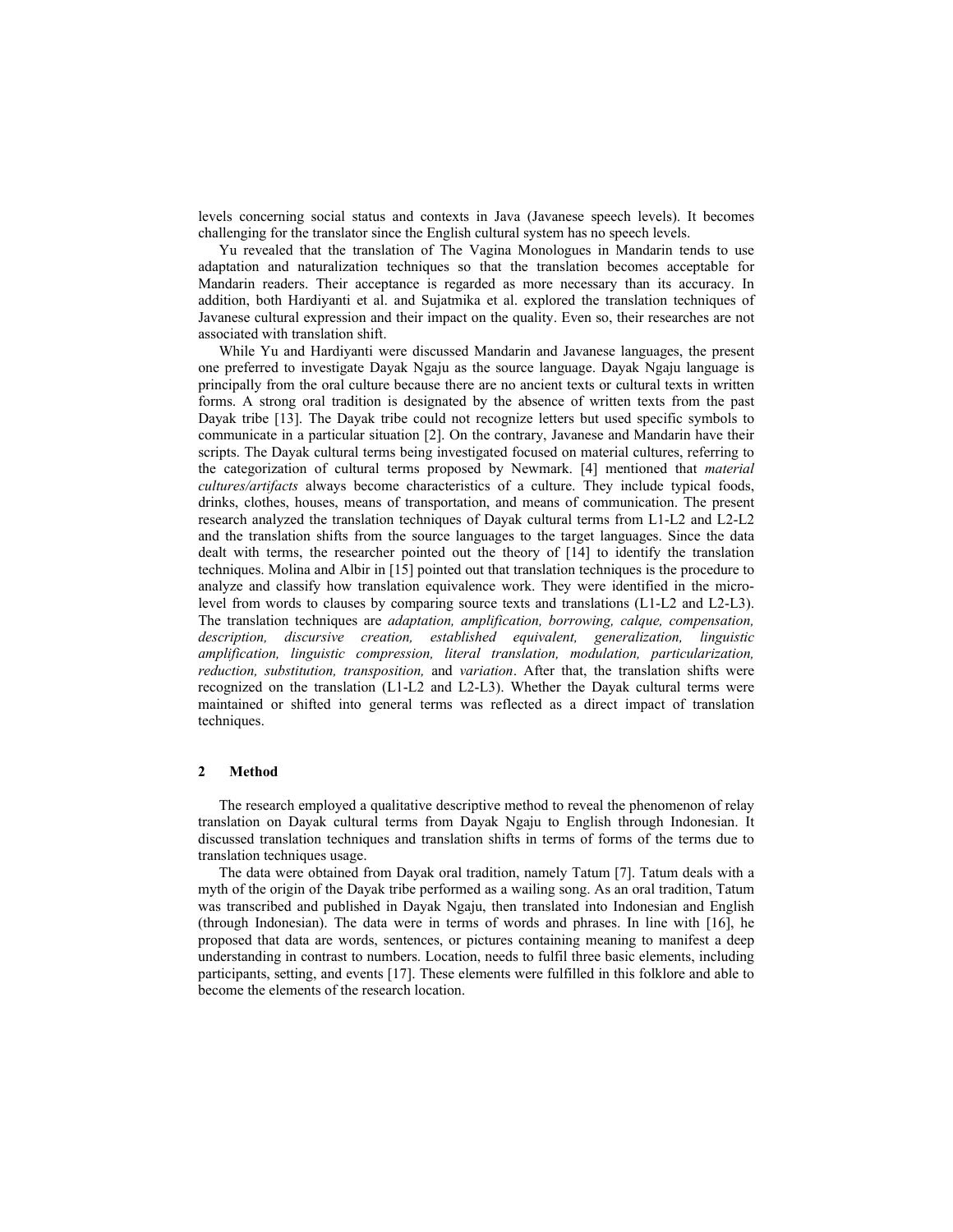Content analysis, interview, and focus group discussion (FGD) were techniques for data collection. Content analysis was used since the object of research was linguistic data taken from a document (Krippendorf in [18]). The interview involved three experts in language and Dayak culture to validated the data. The researcher and two raters carried out FGD to identify the translation techniques.

# **3 Result and Discussions**

# **3.1 Results**

The research included three languages, Dayak Ngaju (L1) as the source language, Indonesian (L2) as the first target language in which, then, become the source language for the next translation *(mediated translation/relay)*, and English (L3) as the next translation or second target language. It found 22 data related to Dayak material cultural terms on the L1-L2 translation. They were translated using single, couplet, and triplet techniques. The couplet and triplet techniques were signified by plus mark (+) (see table 1). The techniques were *pure borrowing, established equivalent, adaptation, generalization, description, pure borrowing + addition, established equivalent + pure borrowing,* dan *discursive creation + established equivalent + description.* The frequency of these techniques is reflected in table 1.

| Table 1. Frequency of translation techniques usage on L1-L2 |      |           |  |
|-------------------------------------------------------------|------|-----------|--|
| <b>Translation Techniques</b>                               | Data | Frequency |  |
| Pure borrowing                                              |      |           |  |
| Established equivalent                                      |      |           |  |
| Adaptation                                                  |      |           |  |
| Pure borrowing $+$ Addition                                 |      |           |  |
| Generalization                                              |      |           |  |
| Description                                                 |      |           |  |
| Discursive creation + Established Equivalent + Description  |      |           |  |
| Established equivalent $+$ Pure borrowing                   |      |           |  |
| Total                                                       | フフ   | າາ        |  |

### **a) Pure Borrowing**

# L1: *betang*  $\rightarrow$  L2: *betang*

*Betang* is a traditional house of the Dayak tribe in Central Kalimantan in the past. It is a *rumah panggung* (stilt house) from ironwoods. It has an elongated shape of utmostly 150 meters with a width of 10-30 meters. It can accommodate tens of families. In example 1, the translator used pure borrowing to translate *betang* from L1 to L2. It is usually selected when the translator does not find an equivalent term in the target. It deals with borrowing a term from a source language without changing a form of a word or term into a target one.

# **b) Established Equivalent**

## L1: *lanting*  $\rightarrow$  L2: *rakit*

*Lanting* is a means of river transportation from round woods constructed and used by the Dayak tribe in the past. In example 2, the translator used an established equivalent to transfer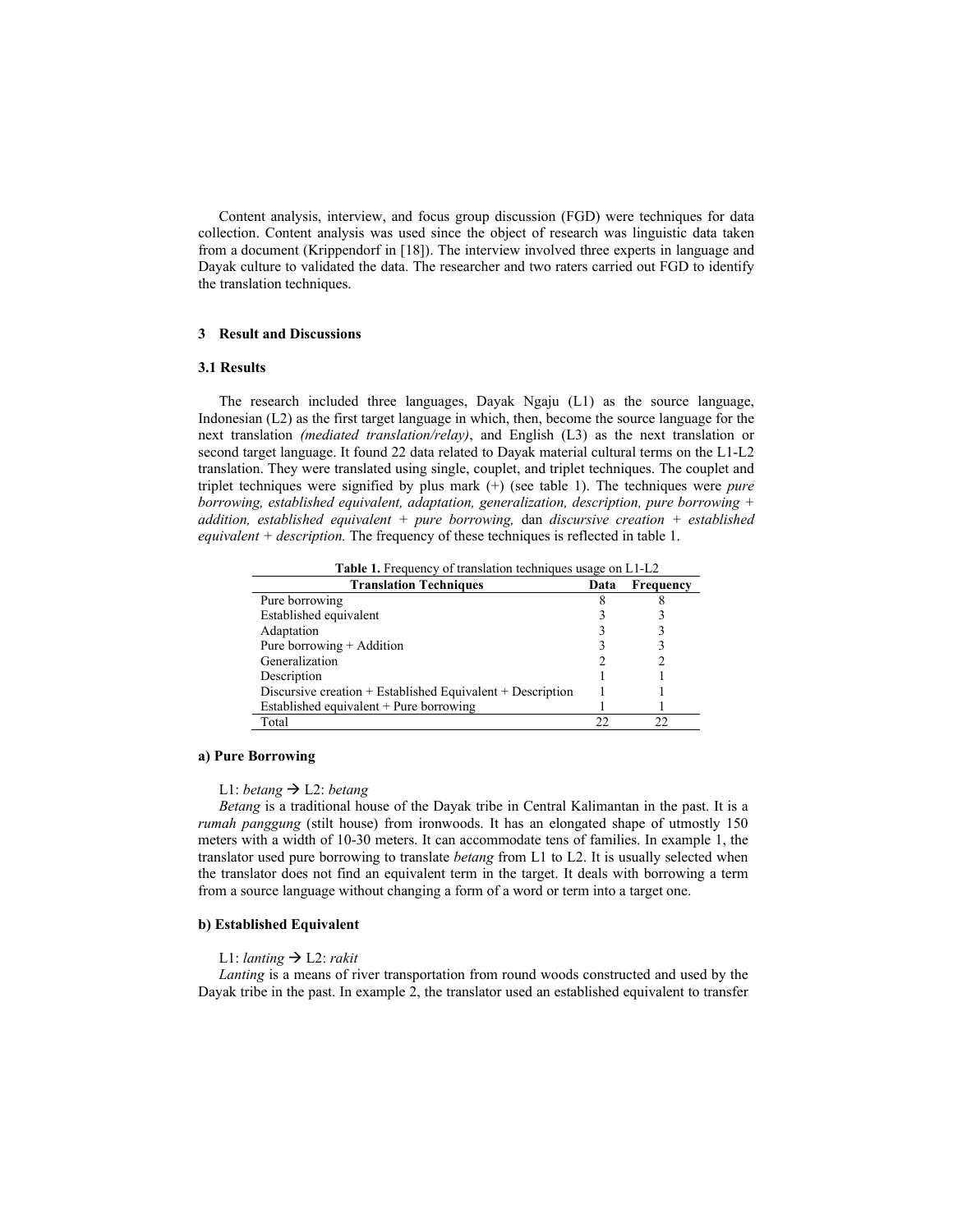the meaning of *lanting.* It refers to a usual or common equivalent used and existing in the dictionary (*Kamus Besar Bahasa Indonesia* or the Great Indonesian Dictionary).

## **c) Adaptation**

# L1: *garantung*  $\rightarrow$  L2: *gong*.

*Garantung* is a traditional music instrument of the Dayak tribe. It looks like a traditional Javanese music instrument, *gong*, that is more acknowledged in Indonesian culture. The translator used *gong* for *garantung*, attributed to the adaptation technique. It is indicated as changing a cultural term in a source language with a cultural term in a target language with similarities and/or being familiar with target audiences.

## **d) Generalization**

## L1: *lamin*  $\rightarrow$  L2: *rumah panjang*.

*Lamin* is a traditional house of the Dayak tribe in East Kalimantan. It has a big, elongated, and story shape. Lots of families inhabit it. The translator generally translated *lamin* in terms of shape, or so-called as generalization technique. It technically refers to use a more general term in a target language while a source language uses a specific term.

#### **e) Description**

#### L1: *damek baipu* L2: *anak sumpitan beracun*

*Damek* is *anak sipet* (*sumpit*), referring to a chopstick, a Dayak traditional weapon containing poison to hunt and battle in the past. The term *damek baipu* has no equivalent in Indonesian. Due to that reason, the translator used the description technique by using its function. It is represented by changing a term or expression with a description of its shape and/or function.

#### **f) Pure Borrowing + Addition**

### L1:  $l$ *unju*  $\rightarrow$  L2:  $l$ *unju* (*tombak*)

*Lunju* is a Dayak traditional weapon in terms of spear used to hunt. The translator used pure borrowing techniques using the original term of the source language in the target (*lanju → lanju*). Using the addition technique, the translator also added additional information regarding the meaning of *lanju* in the 'brackets.' It adds a detail or information not existing or mentioned in the source language.

# **g) Established Equivalent + Pure Borrowing**

# L1: *gita lepu*  $\rightarrow$  L2: *getah lepu*

*Gita lepu* is a sap of kind of palm tree. The translator used an established equivalent for *gita* into *getah* (sap). The pure borrowing technique was also used to borrow the original term of *lepu* (lepu  $\rightarrow$  lepu).

## **h) Discursive Creation + Established Equivalent + Description**

L1: *palangka bulau* L2: *wadah emas (sekaligus merupakan kendaraan angkasa)*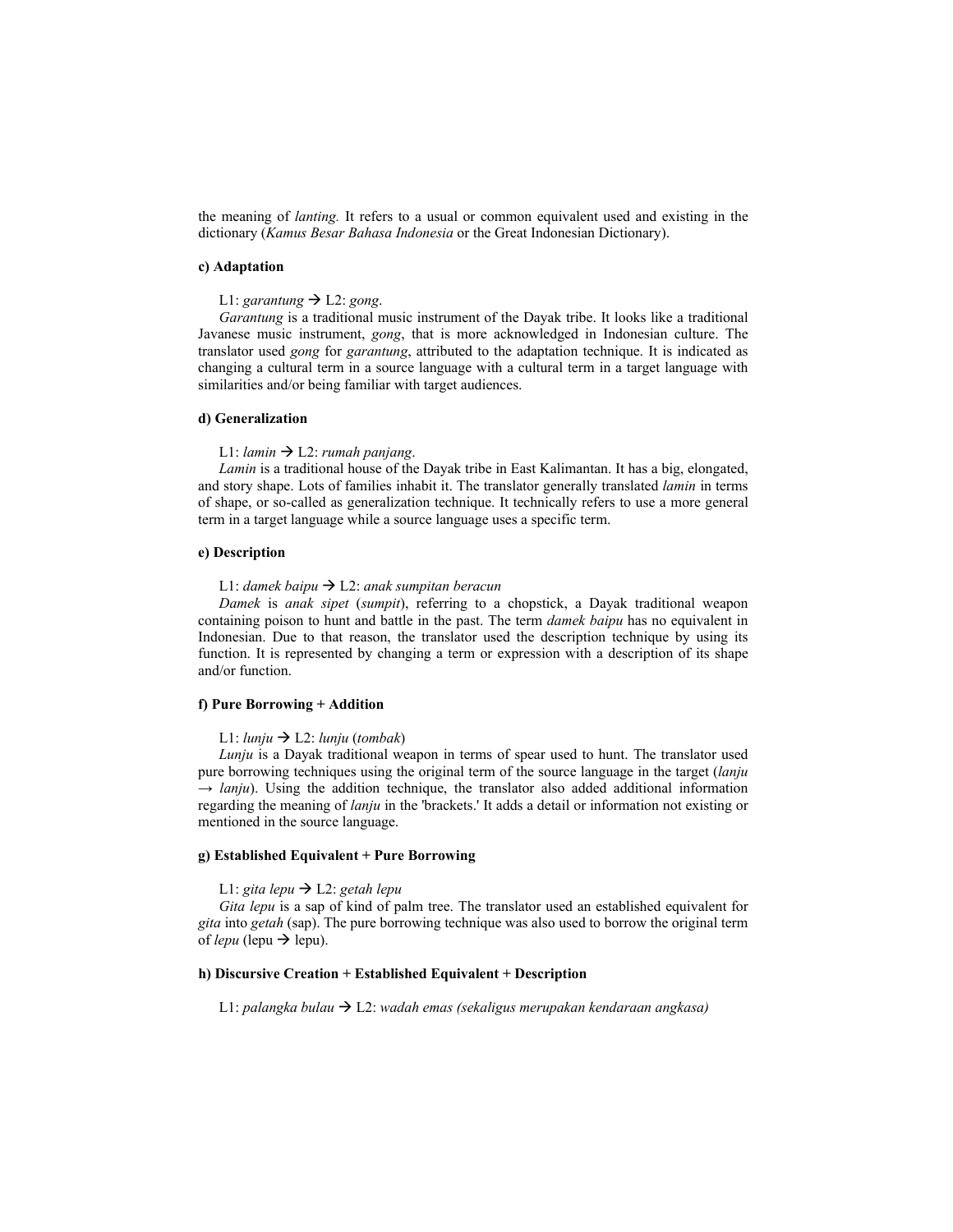*Palangka* is an outrigger boat with its tip shaped into the head of a hornbill bird and another tip shaped into its tail. The term *palangka* was translated using discursive creation (*palangka → wadah* referring to a container). This technique is usually used in translating titles of films. It shows a temporary equivalent in a target language that is occasionally out of context. In addition, the term *bulau* was translated using established equivalent (*bulau*  $\rightarrow$ *emas* dealing with gold). Moreover, a description technique was used (see in the brackets) to clarify the meaning of *palangka.* Thus, there were three techniques to transfer the meaning of *palangka bulau.* 

In the intermediate translation (L2-L3), Indonesian (L2) becomes the source language for English (L3) as the target language. The study found 12 terms of Dayak material culture. It utilized pure borrowing, pure borrowing + addition, dan generalization + pure borrowing. The frequency of translation technique usage is shown in table 2.

**Table 2.** Frequency of translation techniques usage on L2-L3

| <b>Translation techniques</b>     | Data | Frequency |
|-----------------------------------|------|-----------|
| Pure borrowing                    |      |           |
| Pure borrowing $+$ addition       |      |           |
| Generalization $+$ pure borrowing |      |           |
| Total                             |      |           |

## **a) Pure Borrowing**

## L2: *totok bakaka* L3: *totok bakaka*

The term *totok bakaka* consists of two words: *totok* (beak) and *bakaka* (kingfisher). This term was used to name the sign language of the Dayak tribe in the past. It was borrowed in L3 without changing its form, as indicated as a pure borrowing technique. This technique borrows a word or expression from a source language without changing its form in a target language.

#### **b) Generalization + Pure Borrowing**

## L2: *betang*  $\rightarrow$  L3: long house (*betang*)

The term *betang* was translated into longhouse by generalizing the specific term into the general one. It refers to the generalization technique. It is usually used to translate a term in which a particular equivalent is not recognized in a target language.

# **c) Pure Borrowing + Addition**

## L2: *lunju bunu*  $\rightarrow$  L3: *lunju bunu* (killing spear)

*Lunju* is a Dayak traditional weapon in terms of the spear used to battle in the past. *Lunju buru* was translated into the exact term using pure borrowing technique and added by the additional information in the brackets, 'killing spear,' using addition technique. The addition was used by adding a detail or information not indicated in the target language. It was conducted to help the translator to deliver the message or to make the target audience understand.

The research indicated several Dayak material cultural terms having shifted. The shift related to a condition, the specific term in the source language changed into the general one in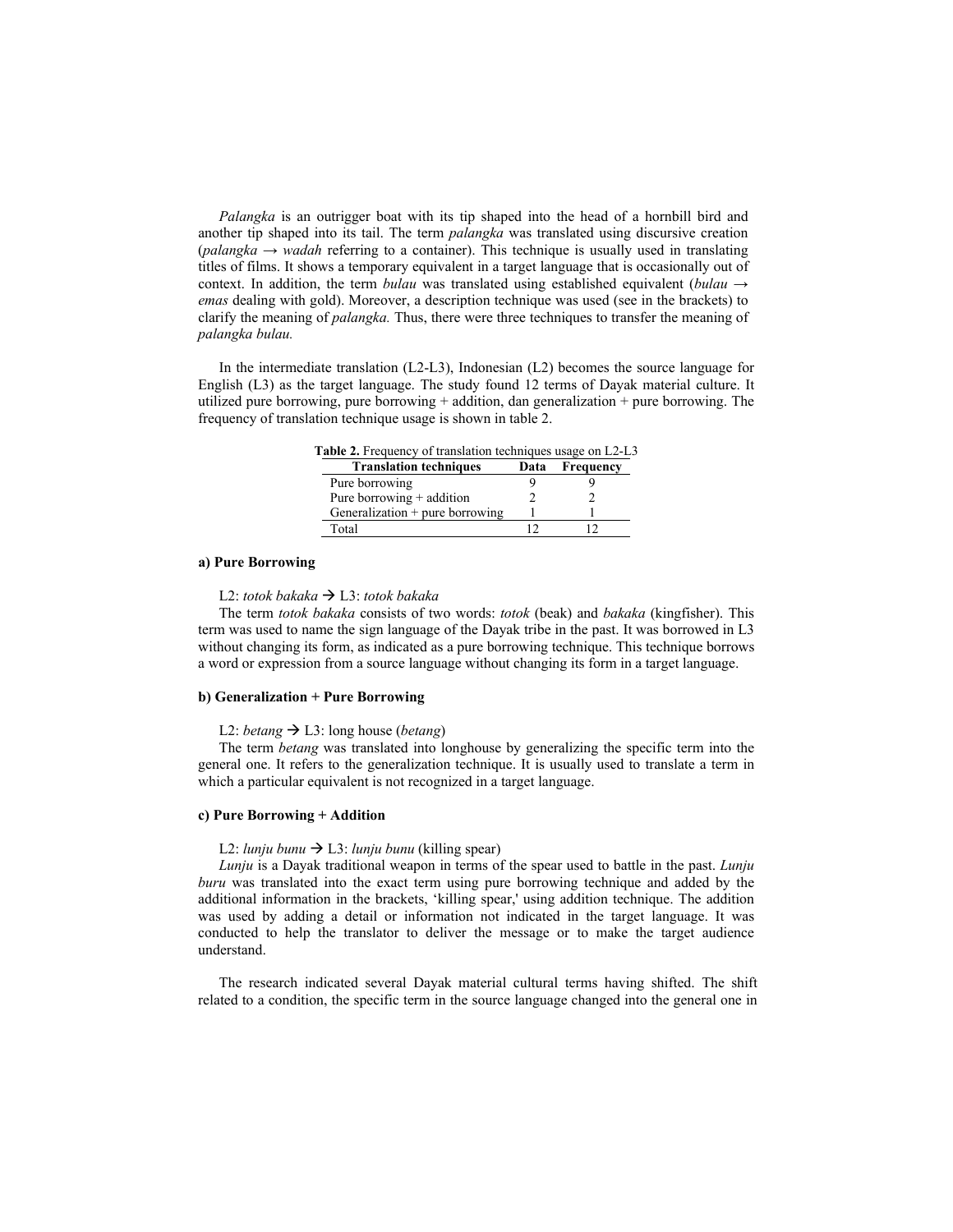the target. It occurs on the L1-L2 translation of as many as 10 data. As a result, in the L2-L3 translation, the data decreased, as many as 12 data. The data of translation shift is reflected in the following table 3.

| <b>Table 3.</b> Shift of Dayak material cultural terms on L1-L2 |                             |                                                        |  |  |
|-----------------------------------------------------------------|-----------------------------|--------------------------------------------------------|--|--|
| L1 (Dayak Ngaju)                                                | L <sub>2</sub> (Indonesian) | <b>Translation Techniques</b>                          |  |  |
| palangka bulau                                                  | (sekaligus<br>wadah<br>emas | Established<br><b>Discursive</b><br>creation<br>$^{+}$ |  |  |
|                                                                 | kendaraan angkasa)          | equivalent $+$ Description                             |  |  |
| Lanting                                                         | Rakit                       | Established equivalent                                 |  |  |
| Garantung                                                       | Gong                        | Adaptation                                             |  |  |
| Kangkanung                                                      | Genong                      | Adaptation                                             |  |  |
| Gandang                                                         | Gendang                     | Adaptation                                             |  |  |
| penyang                                                         | <i>Azimat</i>               | Generalization                                         |  |  |
| lamin                                                           | rumah panjang               | Generalization                                         |  |  |
| damek baipu                                                     | anak sumpitan beracun       | Description                                            |  |  |
| sipet                                                           | sumpit                      | Established equivalent                                 |  |  |
| mangkuk bahandang                                               | mangkok merah               | Established equivalent                                 |  |  |

 Table 3 showed that specific terms in Dayak culture have no longer specified in the translation version. The shifts occurred due to the use of translation techniques. The techniques changing the Dayak material cultural terms into the general ones were established equivalent, generalization, description, and discursive creation + established equivalent + description. Meanwhile, the adaptation technique changed the Dayak material cultural terms into the specific ones in another culture (Javanese).

## **3.2 Discussion**

 In translating the Tatum, the translator used a single technique and a couplet and triplet. The translator probably used this strategy to solve the translation problem by combining two or more techniques (Newmark in [14]). In the L1-L2 translation, the translator used single techniques in terms of pure borrowing, established equivalent, adaptation, generalization, and description. For couplet techniques, the translator uses pure borrowing + addition and pure borrowing  $+$  established equivalent. And for the triplet technique, that is discursive creation  $+$ established equivalent + description.

 In the L1-L2 translation, pure borrowing was the most frequent technique as many as eight times. It was used to transfer the meaning of *totok bakaka, ewah, patinju, betang, lalang pantu, halamaung, batu bulan,* and *duhung.* It refers to borrowing a term from a source language without changing its form into a target language. It is usually used due to the absence of a specific equivalent in a target language. The absence of equivalent terms tends to be found due to different cultural concepts between L1 and L2 so that L2 has no vocabulary to provide or represent the cultural concept in L1.

The second technique was established equivalent. It was used three times to transfer the meaning of *mangkuk bahandang, lanting,* and *sipet*. *Mangkuk bahandang* was translated into *mangkok merah*, *lanting* into *rakit*, and *sipet* into *sumpit*. This technique allows the translator to use a common or general term usually used and existing in the dictionary.

The third technique was adaptation. It was found as many as 3 in transferring the meaning of garantung, kangkanung, and gandang. *Garantung* was translated into *gong* (a Javanese traditional music instrument)*. Kangkanung* into *kenong* (a Javanese traditional music instrument)*. Gandang* was translated into *gendang* (a music instrument with a long log, in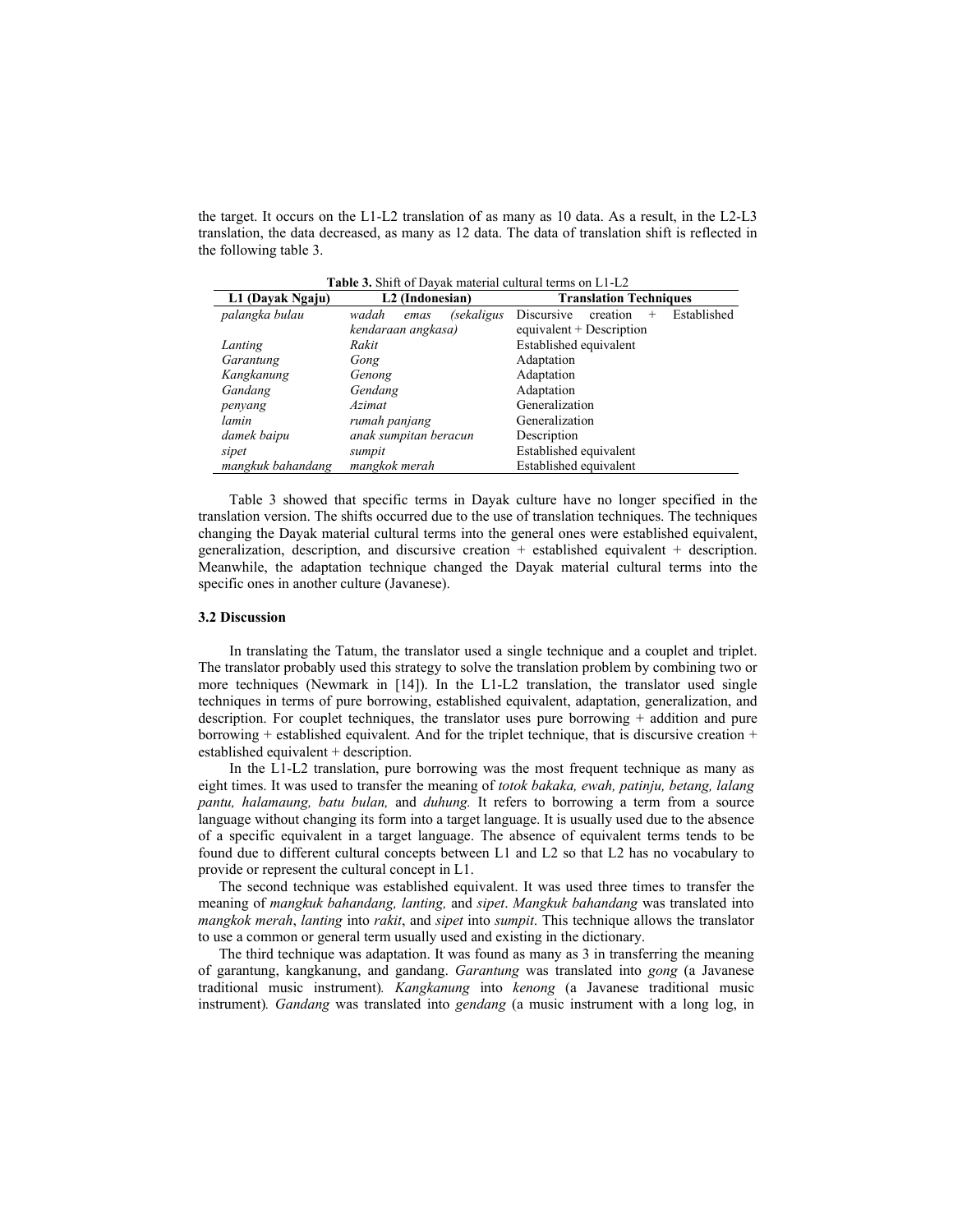which there is a hollow space and one of the holes or both is covered by skin). This technique lets the translator change a cultural element in a source language into a cultural element in a target language with similarities and/or be familiar with target audiences.

The fourth technique was a generalization. It was found as many as 2 in translating *penyang* and *lamin. Penyang* was translated into *azimat* (stuff considered to have supernatural powers and to be able to protect their owners, and *lamin* into *rumah panjang* (long house). The generalization technique was used by transferring a more general term in the target language in which it has a specific term in a source language.

The fifth technique was the description. It was used once to translate *damek baipu.*  Description technique deals with changing a term or expression with a description of its shape or function. *Damek baipu* was described as *anak sumpit beracun*.

The sixth and seventh techniques were couplet, namely pure borrowing + addition and established equivalent and pure borrowing. Pure borrowing + addition was used three times to translate lunju, mandau, and lunju bunu. By using these techniques, the translator transfered the meaning of *lunju* → *lunju* (tombak), *mandau* → *mandau* (*senjata tradisional khas Dayak, sejenis parang*), and *lunju bunu*  $\rightarrow$  *lunju bunu (tombak pembunuh.* The addition technique was used to add a detail or information not recognized or mentioned in a source language. In this context, the additional information was included in the 'brackets.' Besides, established equivalent + pure borrowing was used once on translating *gita lepu* into *getah lepu.* 

The last technique was triplet (discursive creation  $+$  established equivalent  $+$  description) applied once to translate *palangka bulau.* The term *palangka* was translated into *wadah* using the discursive creation technique. It usually shows a temporary equivalent in a target language that is occasionally out of context. Next, the term *bulau* was translated using established equivalent (*bulau*  $\rightarrow$  *emas*). Moreover, the description technique was also used to clarify the meaning of *palangka* (a meaning placed in the brackets)*.* Thus, there was three-technique used at once in transferring the meaning of *palangka bulau.* 

In the L2-L3 translation, the most frequent technique was pure borrowing, used nine times. The terms *totok bakaka, lunju, ewah, patinju, lalang pantu, halamaung, lepu, mandau,* and *duhung* were maintained by the translator as pure borrowing techniques. Secondly, the couplet of pure borrowing + addition was also used in translating *lunju bunu → lunju bunu* (killing spear) and *batu bulan*  $\rightarrow$  *batu bulan* (moonstone). Lastly, generalization + pure borrowing was also used to transfer *the betang →* long house *(betang).* 

In a translation text, a shift possibly occurs concerning specific terms. A target language has no vocabulary or terms to provide or represent a cultural concept in a source language. Accordingly, a translator will choose an appropriate way or translation technique to convey this cultural concept. In the translation of Tatum (L1-L2), the translators frequently used established equivalent in transferring the meaning of Dayak material cultural terms. Some of them can be translated using this technique since the meaning containing in the terms is well conveyed. Otherwise, the use of this technique changed the specific terms into the general ones, for instance, *mangkuk bahandang → mangkok merah*, *sipet → sumpit*, and *lanting* → *rakit*.

Similarly, the use of generalization and description causes the absence of cultural concepts in the target language. *Lamin* referring to a long stilt house was generalized into *'rumah panjang'* (a long house), resulting in the absence of typical and specific characteristics. Meanwhile, adaptation technique was used to make the translation more acceptable or appropriate to the target culture. Still, its usage resulted in changing the Dayak material cultural terms into the target cultural terms (*garantung → gong, kangkanung → kenong, gandang*  $\rightarrow$  *gendang*). Moreover, the combination of discursive creation + established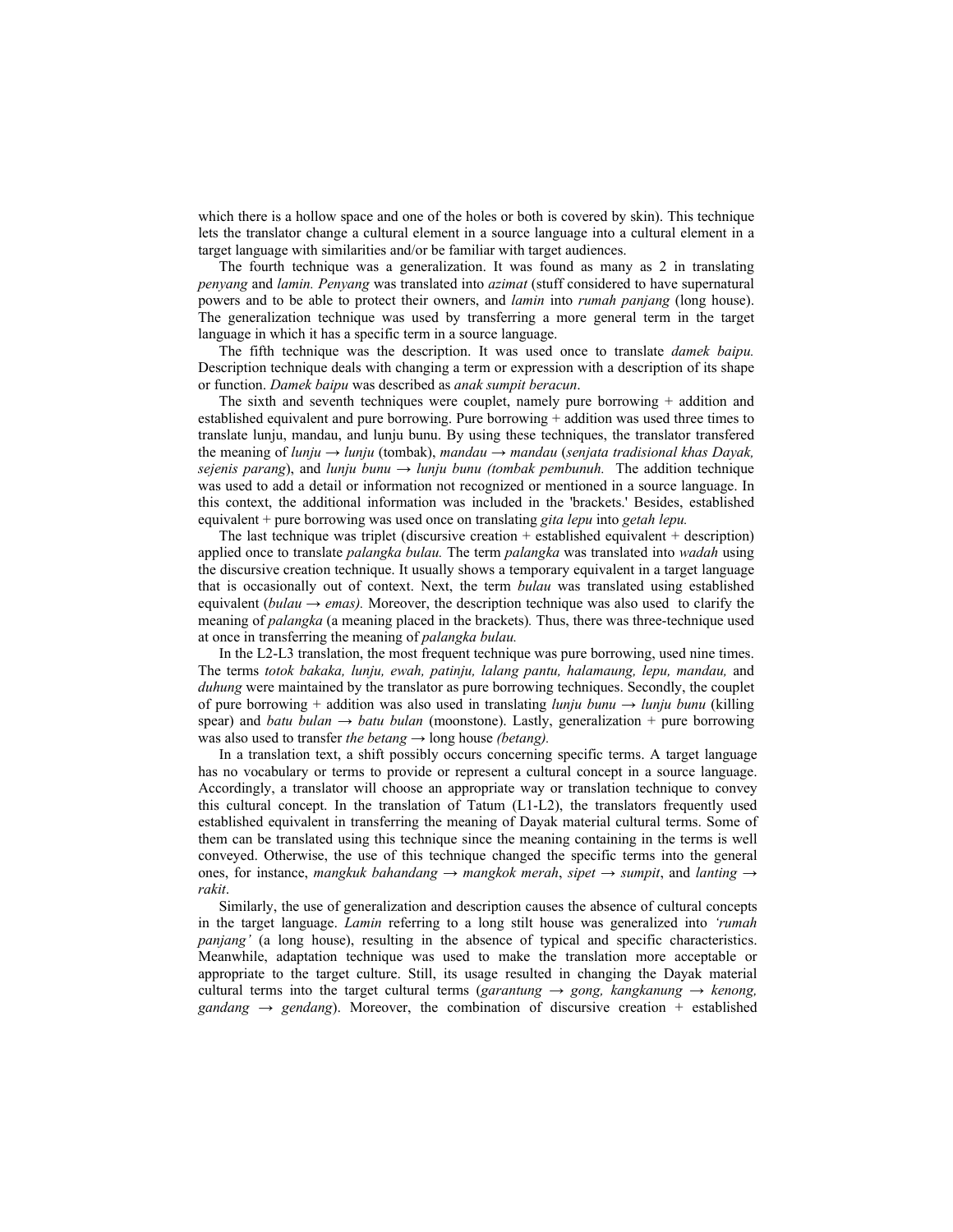equivalent + description shifted the Dayak material cultural terms into the unspecific terms. These techniques caused the nature of the source culture uncertain or even lost in the translation. Some of the terms in the L1-L2 translation were not maintained as the Dayak material cultural terms. Conversely, in the L2-L3 translation, the terms tend to be maintained as the Dayak material cultural terms in the target language (English) with the employment of pure borrowing, pure borrowing + addition, and generalization + pure borrowing.

The research indicated that the most frequent translation technique in the Tatum translation (L1-L2 and L2-L3) was pure borrowing. It was also found the combination between pure borrowing and addition. Employing pure borrowing and addition techniques, the translator borrowed the terms in the source language and added information related to the meaning of the terms based on target audiences' understanding of unfamiliar terms. It was claimed that the combination of these techniques was considered to be appropriate in translating the Dayak material cultural terms. The terms remain specific in the target language and well-defined to the target audiences through additional information. Pure borrowing and pure borrowing  $+$ addition will introduce the source culture (Dayak Ngaju) to the target culture (Indonesian and English).

The result of this research contained some differences from the previous. Yu discovered adaptation and naturalization as the most frequent techniques on translating The Vagina Monologue to make the translation acceptable in the target culture (Chinese). These techniques overcome the struggle of translating taboo terms in Chinese culture. In contrast, Hardiyanti revealed generalization and pure borrowing as the most selected technique to transfer the Javanese cultural terms into English. Furthermore, Sujatmiko showed established equivalent as the dominant technique used on translating the Javanese cultural expression into Indonesian and English.

## **4 Conclusion**

 In the L1-L2 translation, the research identified some techniques for transferring the Dayak cultural terms, including pure borrowing, established equivalent, adaptation, generalization, description, pure borrowing  $+$  addition, established equivalent  $+$  pure borrowing, and discursive creation  $+$  established equivalent  $+$  description. In the L2-L3 translation, the research reflected the application of pure borrowing, pure borrowing  $+$ addition, and generalization  $+$  pure borrowing. Dayak material cultural terms shift due to the employment of established equivalent, generalization, description, adaptation, and discursive creation + established equivalent + description.

 Translating cultural texts offers a significant challenge in accordance with specific terms. This challenge includes finding equivalent terms and meanings in target language. The complication of cultural differences between source and target languages is more challenging than language structural differences (Nida in [5]. A translator should have a cross cultural understanding in translating cultural texts. A translator could conduct a cultural observations and interviews with cultural experts before doing a translation work [19]. Thus in the field of translation, translator competence is significant in order to produce a good quality of translation [20]. A translator of cultural texts is also supposed to be aware that cultural terms have to be maintained to introduce the terms in target languages.

 The present research indicated that some Dayak cultural terms regarding words and phrases were translated using more than one technique. The application of some techniques (couplet or triplet) was to obtain the meaning equivalents in the target language. Due to that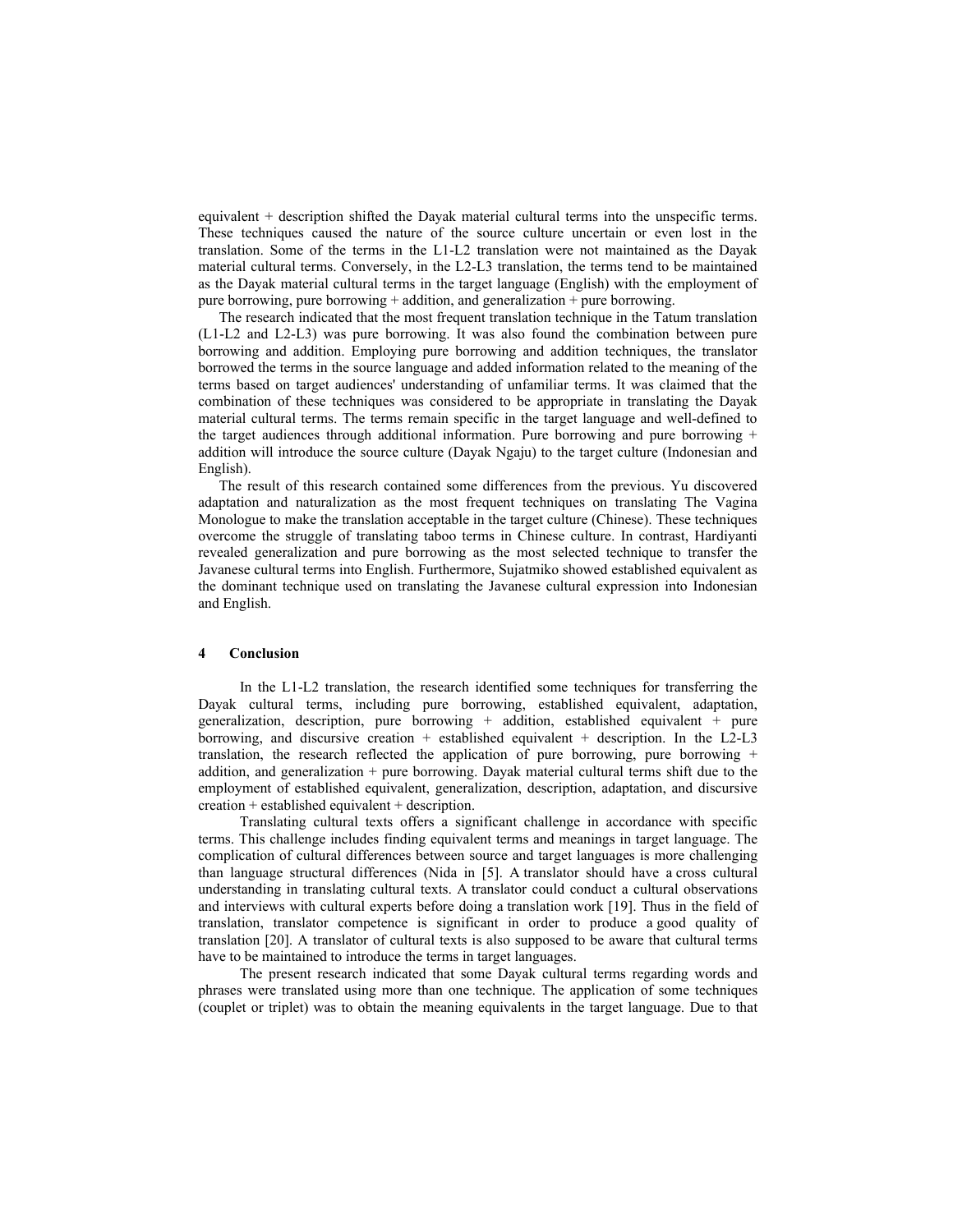fact, the research suggests translators of cultural texts use the couplet technique, pure borrowing + addition, on translating cultural terms. By using the pure borrowing technique, cultural terms were initially transferred in target languages so that target audiences recognize them. Additionally, the addition technique's use clarifies the meaning by adding some information of the meaning of terms. Moreover, the translation text will contain specific, unique, and exotic cultural terms concerning pure borrowing techniques. In line with Gorlee in [11], a relay translation will produce a translation containing a combination of exotic languages. It was portrayed in the L2 text as a relay for L3. The L2 text (Indonesian) contains Dayak cultural terms translated into the English text (L3).

## **References**

- [1] K. Usop, *Pemerian Morfologi Bahasa Dayak Ngaju*. Pusat Pembinaan dan Pengembangan Bahasa, Departemen Pendidikan dan Kebudayaan, 1976.
- [2] T. Riwut and S. Mantikei, *Maneser Panatau Tatu Hiang, Menyelami Kekayaan Leluhur*. Pusaka Lima, 2012.
- [3] A. Chaer and L. Agustina, *Sosiolingusitik*. Jakarta: Rineka Cipta, 2014.
- [4] P. Newmark, *A Textbook of Translation*. Hertfordshire: Prentice Hall International Ltd., 1988.
- [5] D. Hardiyanti, Y. Nugraheni, M. Nababan, and R. Santosa, "the Reconstruction of the Image of Javanese As an Old Language Through an English Translation of Javanese Cultural Terms in Indonesian Novel 'Gadis Kretek,'" *Indones. J. Appl. Linguist.*, vol. 11, no. 1, pp. 30–38, 2021, doi: 10.17509/ijal.v11i1.34670.
- [6] A. G. Stroilova and N. M. Dmitriev, "Intermediary Translation in Russian and English Literary Relations: Analysis of 'Night Thoughts' by E. Young in Russian Translations," *Procedia - Soc. Behav. Sci.*, vol. 236, no. December 2015, pp. 131–138, 2016, doi: 10.1016/j.sbspro.2016.12.051.
- [7] A. F. Nahan and D. D. Rampai, *The Ot Danum From Tumbang Miri Until Tumbang Rungan*. Palangka Raya: WWF-Indonesia, Pemerintah Provinsi Kalimantan Tengah, 2010.
- [8] K. Washbourne, "Nonlinear Narratives: Paths of Indirect and Relay Translation," *Meta*, vol. 58, no. 3, pp. 607–625, 2014, doi: 10.7202/1025054ar.
- [9] S. Sujatmiko, M. R. Nababan, D. Djatmika, and S. Supana, "Relay Translation of Traditional Javanese Advices From Butir-ButirBudaya Jawa's Book," 2020, doi: 10.4108/eai.8-9-2020.2301439.
- [10] H. Pięta, "Indirect translation: Main trends in practice and research," *Slovo.ru Balt. Accent*, vol. 10, no. 1, pp. 21–36, 2019, doi: 10.5922/2225-5346-2019-1-2.
- [11] C. Dollerup, "Relay in Translation," *Cross-linguistic Interact. Transl. Contrastive Cogn. Stud.*, 2014.
- [12] Z. Yu, "Relay translation of feminism in China: An intralingual case," *J. Transl. Stud.*, vol. 1, p. 2, 2017.
- [13] S. K. Wijanarti, T., Sudardi, B., Wijaya, M., & Habsari, "The Oral Tradition of Sansana Bandar of Dayak Ngaju in Kapuas Watershed of Central Kalimantan," *Aksara*, vol. 32(2), no. 2, p. 235─246., 2020, doi: 10.29255/aksara.v32ii1.513.235--246.
- [14] L. Molina and A. H. Albir, "Translation techniques revisited: A dynamic and functionalist approach," *Meta*, vol. 47, no. 4, pp. 498–512, 2002, doi: